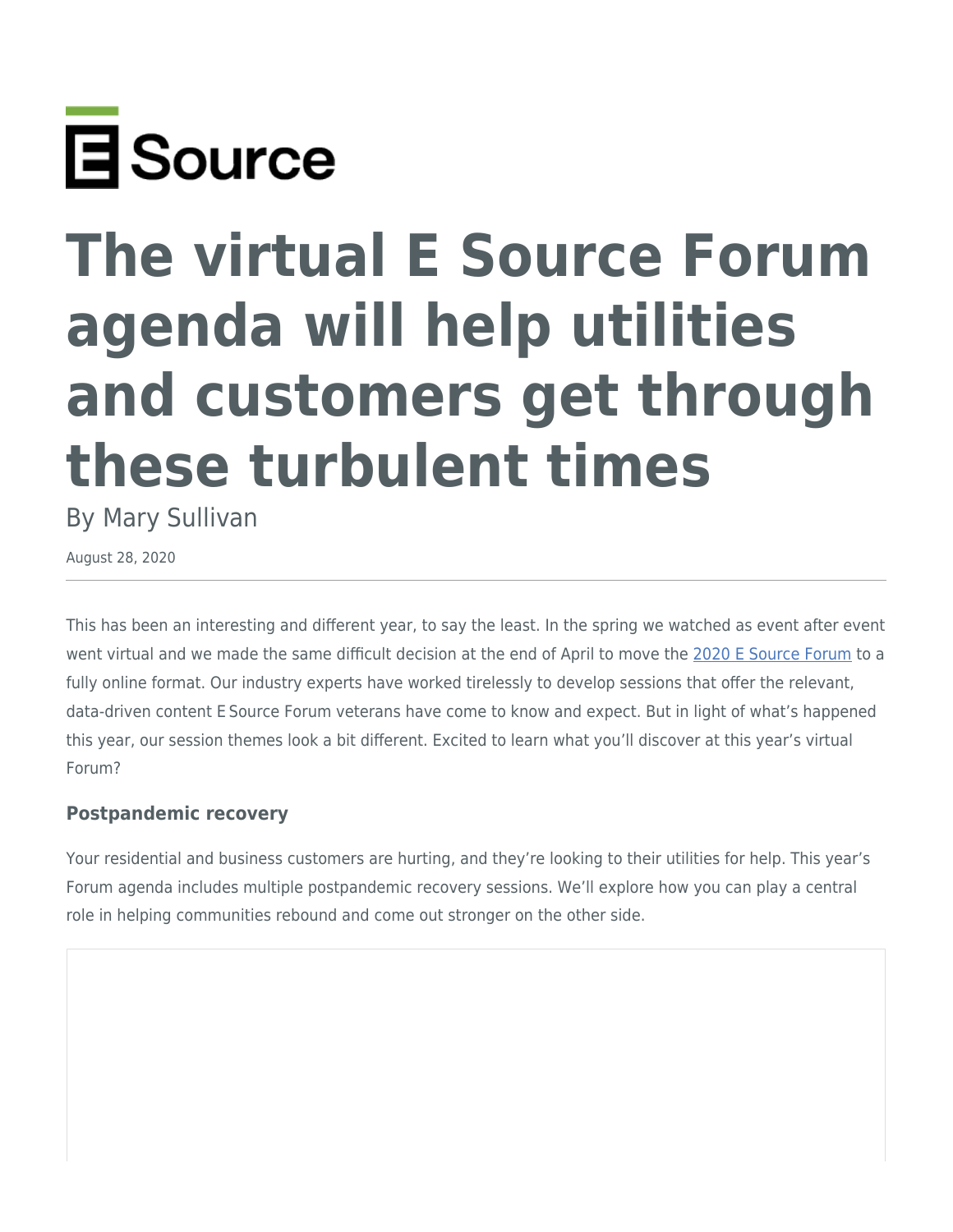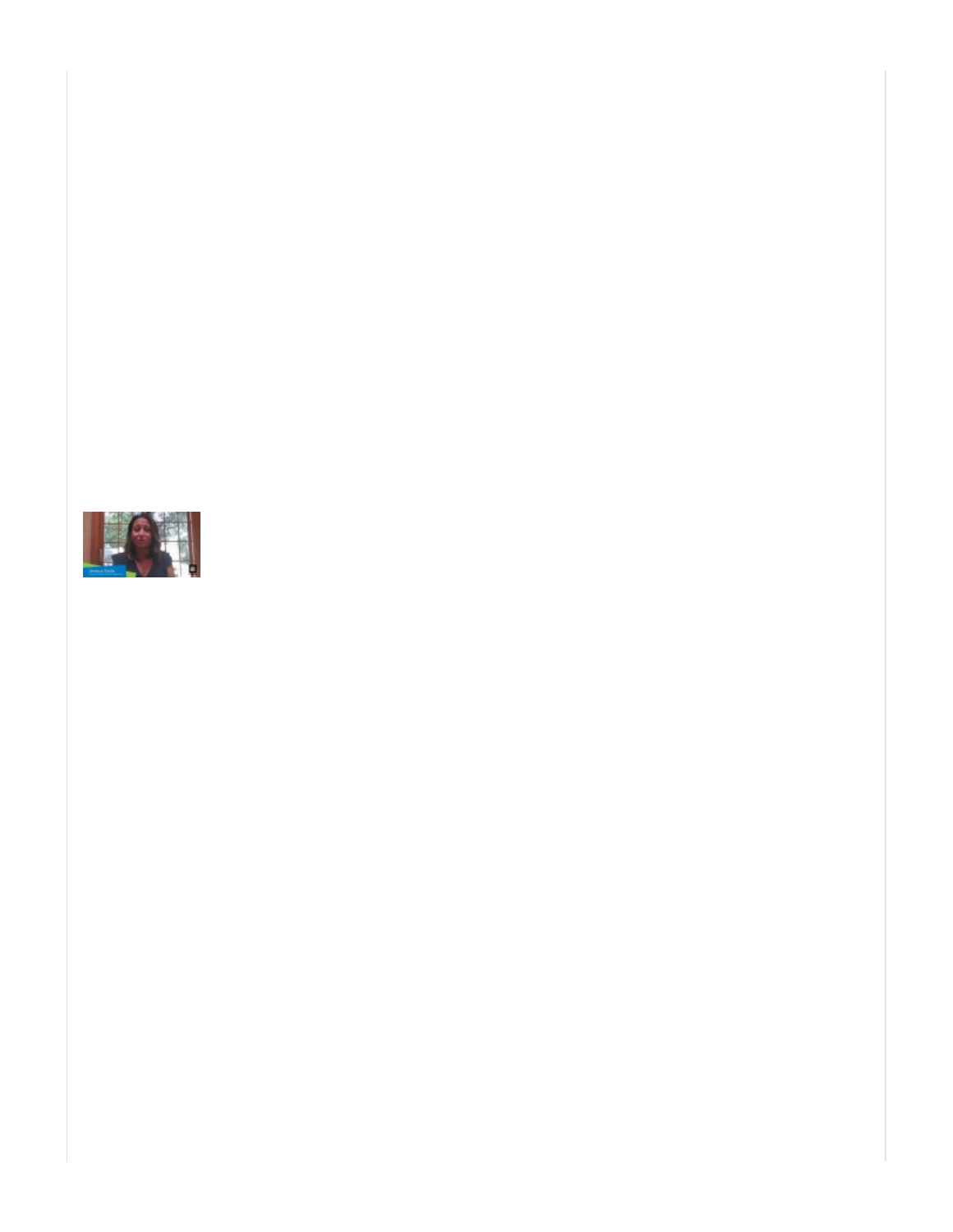## **Decarbonization**

Decarbonization is a hot topic, with more than a few challenging aspects. Our carefully crafted decarbonization sessions feature a variety of strategies you can implement now to help you achieve your long-term carbon goals.

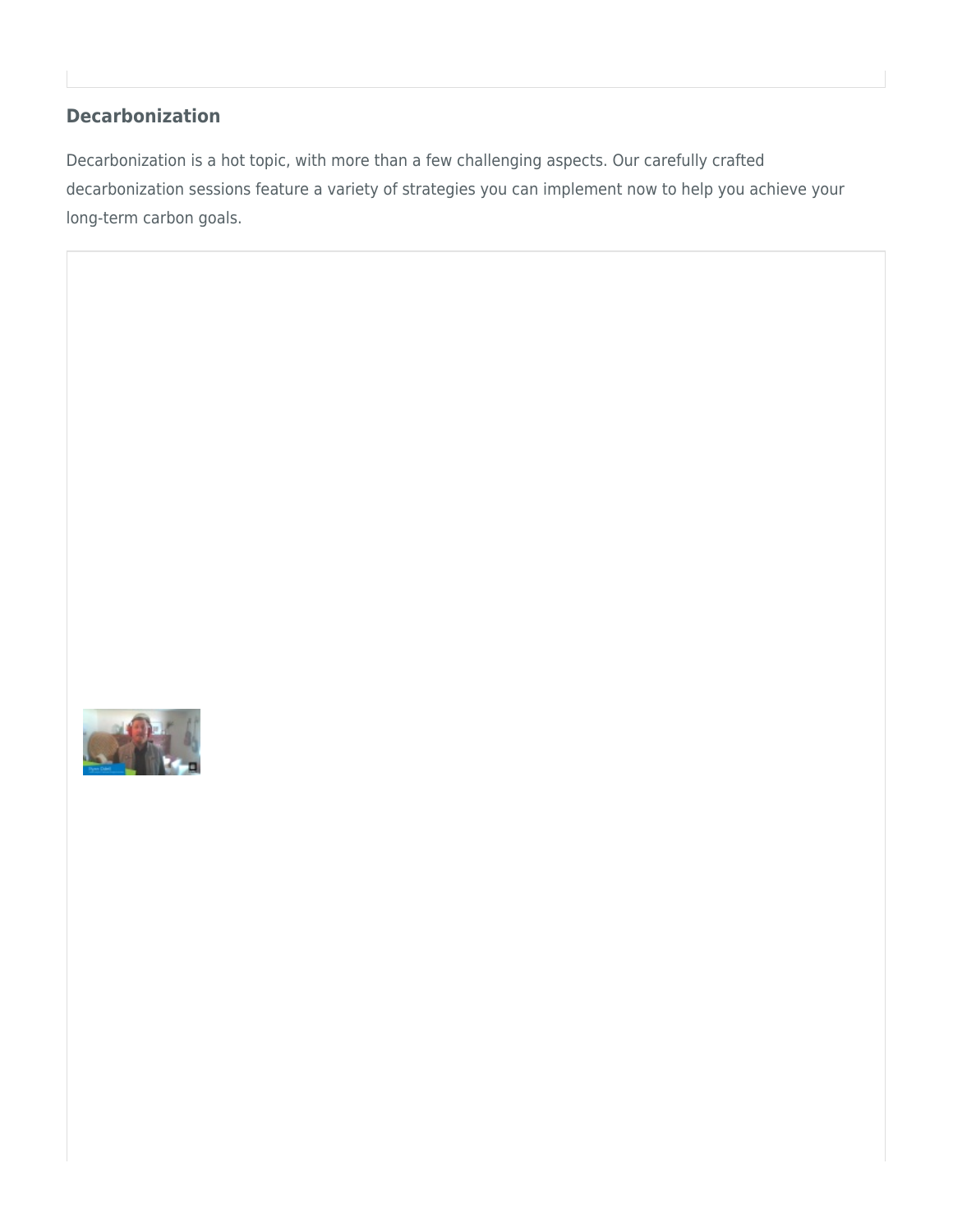### **Utility of the future**

Ready to challenge the century-old utility business model? From climate policy and an aging workforce to the emergence of advanced data analytics and machine learning, our utility of the future track will dive into these emergent yet disruptive factors that are helping to shape the new utility ecosystem.

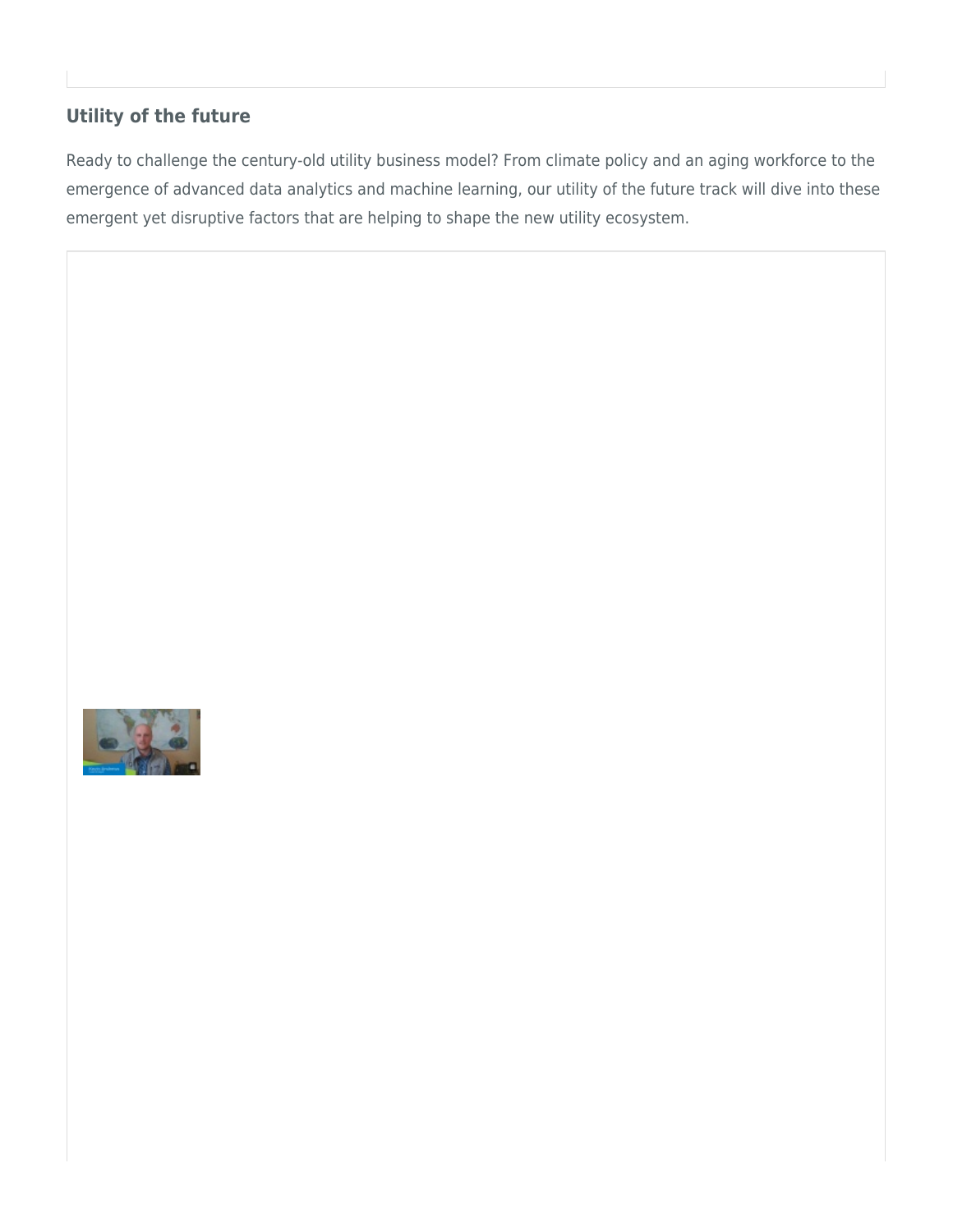## **Serving vulnerable communities**

Even before the events of 2020 made our societal inequities front-page news, utilities were increasingly adopting strategies to serve disadvantaged customers. We've planned several sessions that focus on innovative programs and strategies utilities are rolling out to address inequities in our communities.